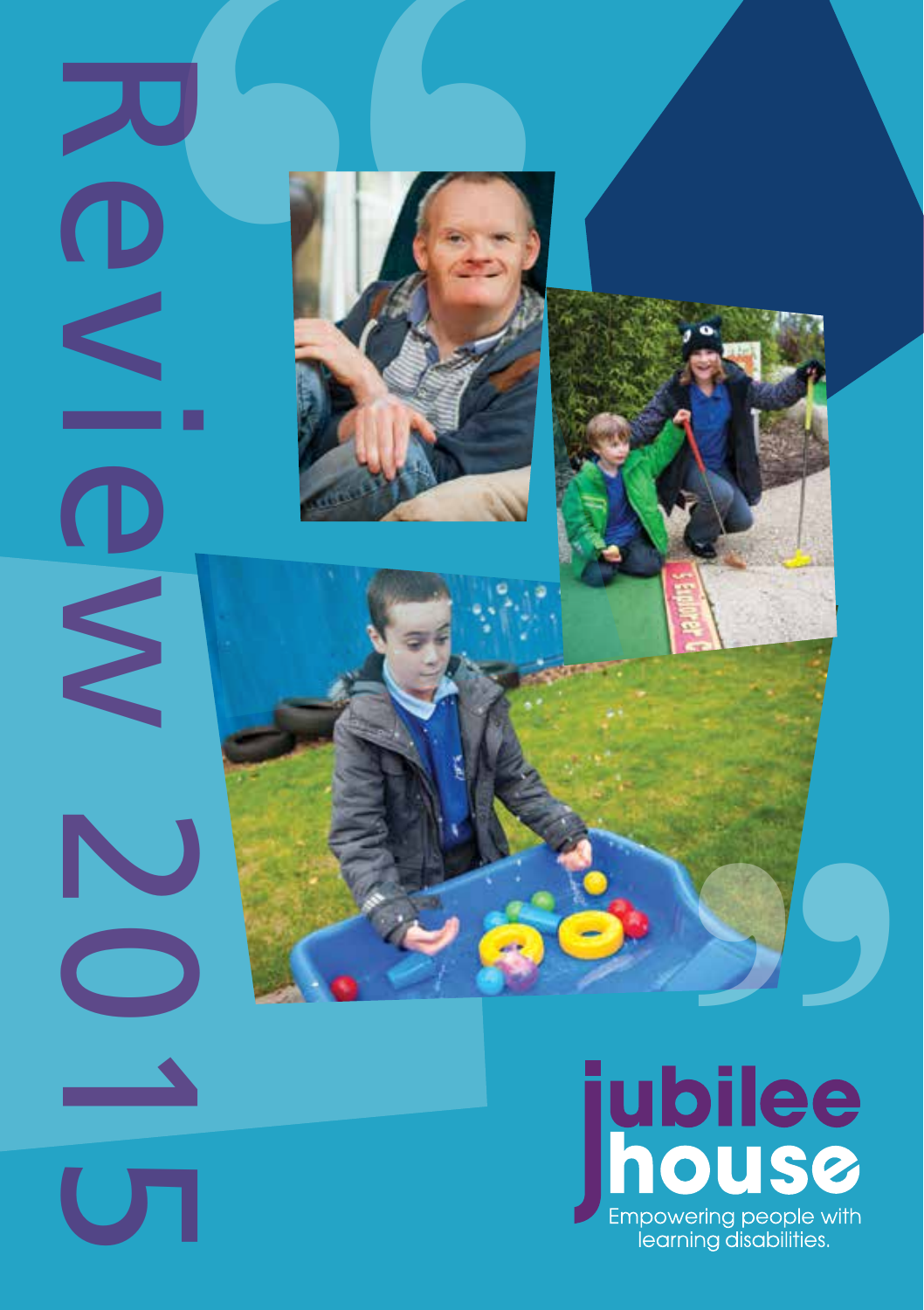

Steve Stokes CHAIRMAN Alan Clarke CEO

### Joint report of the Chair & Chief Executive.

**JOINT TEP**<br>
Steve and I wo<br>
opportunity to<br>
staff and managenthusiasm and ex<br>
that they have<br>
these challenging<br>
all of our service<br>
for their support<br>
wouldn't have of<br>
great care.<br>
April 2014 saw the<br>
Care Act, which ha **Steve and I would like to take this opportunity to thank our fantastic staff and managers for the hard work, enthusiasm and excellent standard of care that they have maintained throughout these challenging times. We also thank all of our service users and their families, for their support. Without all of you we wouldn't have our reputation for such great care.**

April 2014 saw the introduction of the new Care Act, which has encouraged more focus on organising services around wellbeing and personalisation, whilst the scale of many years of under funding of social care has become more evident to those working in Learning Disabilities. 2014/15 has seen continuous pressure on budgets, escalating costs of utilities, provisions, registration and staff overheads.

It was also a year of change for Jubilee House with 2 a new CEO joining in February 2015. Throughout

this period of change we have continued to maintain Care Quality Commission (CQC) and Ofsted compliance. Our strategic partnerships continue with Hertfordshire County Council, Welwyn Hatfield Council, Enfield Council, MacIntyre and Sanctuary Housing Associations.

It has been a busy year in the community for Jubilee House, two members of staff were finalists in the People Development category at the Hertfordshire Care Providers Association Awards and one service user won the Smile Learner Award. Jubilee House were proud to be the nominated Charity of the Year 2014/15 for Welwyn and Hatfield Community Housing Trust and beneficiary of the Ware Rotary Club Christmas collection. It was also the first year that our Work Skills Programme students found voluntary placements in the local community. There have also been many, varied events that our projects have been involved with as part of their active community engagement programmes.

As always, we thank our trustee board members for their very active support of the charity and the considerable time commitment they make in attending the wide range of events in the Jubilee House Board and Social calendar. We also said farewell to one of our trustees, and welcomed two new trustees, Jon and Marie.

Paramaty and<br>they make in<br>the Jubilee<br>We also said<br>d welcomed<br>allenges we<br>on the solid<br>d grow our<br>exame and<br>continue to<br>enabling us<br>high quality<br>ce users.<br>y to respond<br>t change is<br>elopment as<br>elopment as<br>elopment as<br>elopme Finally, looking forward to the challenges we face as a business, we will build on the solid foundations of Jubilee House and grow our services by delivering innovative care and support in the community. We will continue to engage new strategic partnerships enabling us to continue delivery of effective, high quality care, always offering choice to service users.

As ever, our track record and ability to respond quickly and positively to constant change is crucial to our sustainability and development as a not-for-profit organisation in an increasingly commercial market.

Steve Stokes CHAIRMAN & Alan Clarke CEO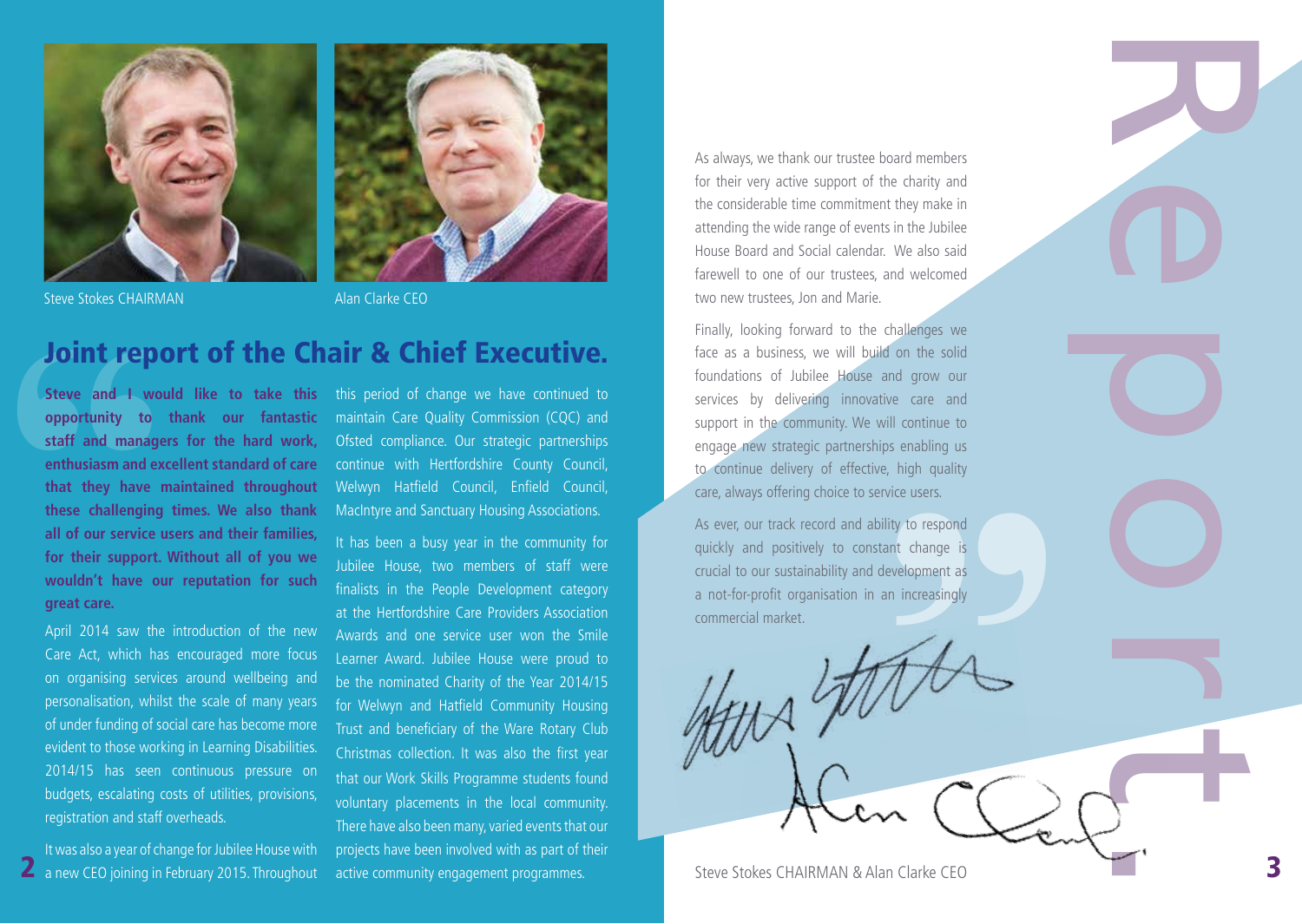# The Property of the Automobile<br>
Sam – Project Manager<br>
Sam – Project Manager<br>
Sam – Project Manager

 **My biggest satisfaction is watching young people taking small steps to make big achievements.**

i

# Children's Residential Short Breaks**.** The Child<br>
How Does<br>
Short Brea

### **HOW DOES THE SERVICE WORK?**

Short Breaks are for children and young people with learning disabilities; providing opportunities to enjoy new experiences, have fun, and make new friends, giving the child or young person a break from their everyday routine whilst easing the pressure on parents and carers, enabling them to also have a break.

Peartree Short Break Centre offers residential short breaks at our spacious 5 bedroom purpose built centre, with safe areas for play, relaxation and socialising. We have a sensory room that offers stimulation for a young person's senses either on an individual or group basis and a beautiful sensory garden with a swing. We have a soft play room with interactive smart board, a games room and living area to spend time with friends.

The centre is fully equipped to cater for complex needs so that service users can enjoy their stay with us, with bathrooms, lounge and bedrooms fully equipped with hoists and designed to be  $4$  easy to use.

### **WHO IS IT FOR ?**

Peartree Short Break Centre supports children from ages 5 to 18 years old in a safe, child focused environment, where our highly skilled and experienced team design and deliver bespoke support which meets need in a unique and very person centered approach. Our staff provide individually designed quality care and support to maximise the independence and choice of the person.

We provide these services to children and young people from Hertfordshire and Enfield and can also provide services to North London Boroughs, such as Barnet, Camden, Haringay and further afield to the Counties of Bedfordshire, Cambridgeshire, Essex and Buckinghamshire.





Sophie started using our children's Short Breaks service back in 2013 and enjoys making new friends and taking part in

I like going on the computer and I like playing on the wii and coming to Peartree to sleep over with my friends.

I like going out on trips. My favourite trips are going to jungle mania and the seaside. I also like to going trampolining, the zoo/farm, cinema, going on trains and shopping.

making new friends and taking<br>the activities that Peartree offers.<br>I like going on the computer and I like playing on the w<br>coming to Peartree to sleep over with my friends.<br>I like going out on trips. My favourite trips ar When I'm at Peartree I like to play games like hide and seek. I like arts and crafts, cooking and I really like listening to music. I like joining in with my friends and doing the young people forum. I like to help decorate Peartree and make chocolate cakes. I like to tell stories, talk to people and I like to laugh.

Sophie's own words.

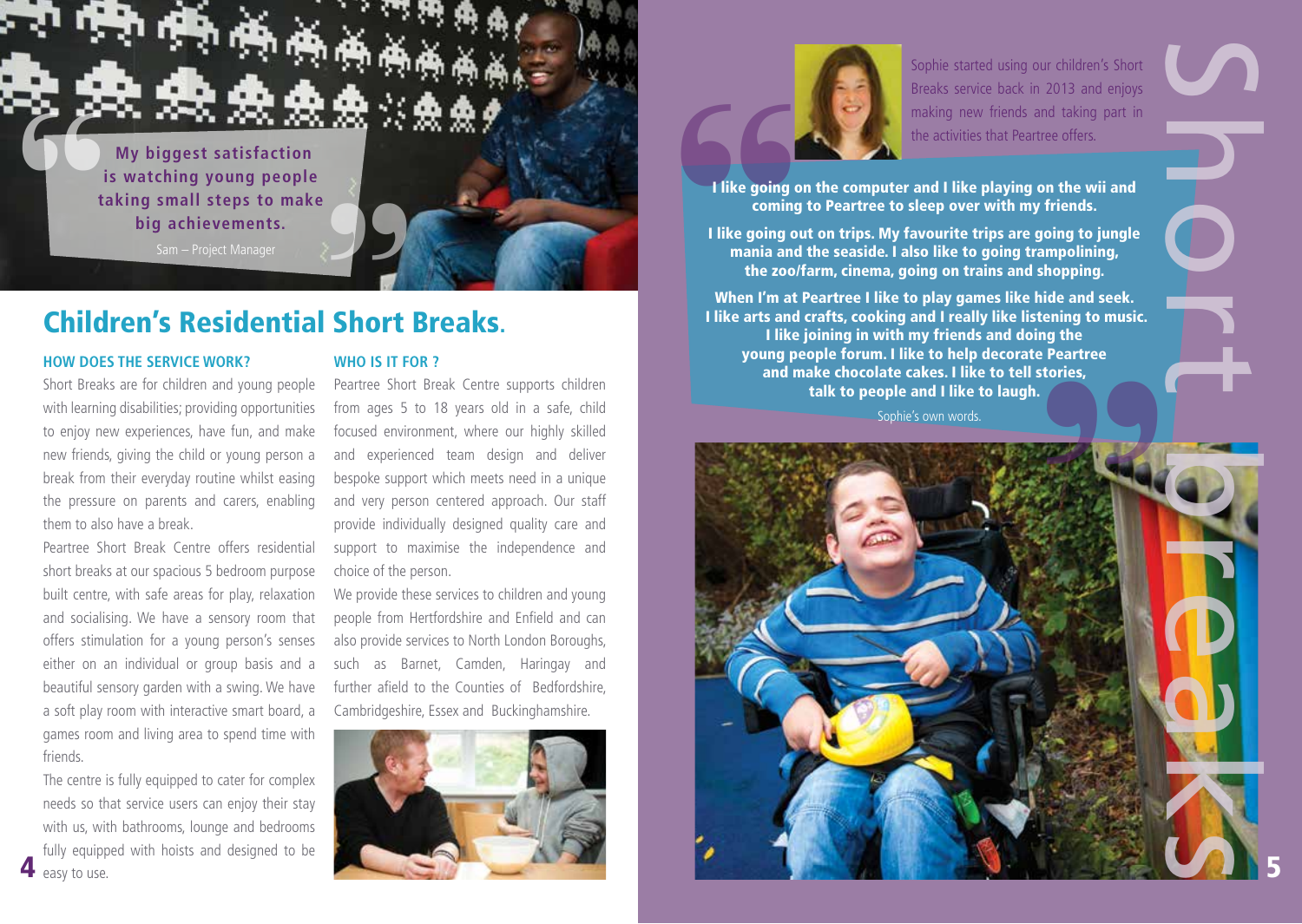### Children's Community Short Breaks.

### HOW DOES THE SERVICE WORK?

**We provide services for young people with learning disabilities to access activities based in the community or at Peartree Short Break Centre. Young people have the opportunity to enjoy new experiences, have fun and make new friends, giving the child or young person a break from their everyday routine.**

### WHO IS IT FOR ?

We provide Community Short Breaks for young people up to 18 years old enabling them to experience and enjoy a range of activities with the support of our skilled staff within a safe and child focused environment. All of our services are designed to maximise independence and to provide choice and the opportunity to learn new skills.

### **COMMUNITY SHORT BREAKS**

Our range of services provide additional support for families through one to one sessions, and group activities which are very successful, especially the After School Club.

supports access to activities in the local community e.g. scouts, bowling, soft play, falconry or specific projects like travel training. At our After School Club children choose from a range of group activities including dance sessions, cooking, crazy golf, quasar, junk modelling, pottery, and trampolining. Sibling groups give an opportunity for brothers and sisters of children with a learning disability to meet others in the same situation, share experiences and take time out.



### Adult Short Breaks.

**The Meadows Short Break Centre offers individuals with learning disabilities a well-deserved break from their everyday routine to refresh and re-energize themselves.** Adults Short Breaks provide the opportunity to have fun, enjoy new experiences, meet new friends, while taking a break from everyday life. This eases the pressure on families, enabling them to also have the opportunity to rest, relax or take a holiday.

We support 18 to 65 year olds with flexible packages of support, designed to meet individual needs, which can include overnight stays or day visits.

The Meadows is a spacious 4 bedroom building refurbished in 2008, with a modern layout providing a comfortable, welcoming environment. The ground floor bedrooms are equipped with hoist facilities and all bedrooms have ensuite bathrooms. It has a quiet room containing a sound system, computer, TV and DVD facilities. In the dining area we have a smart board and in the lounge service users and staff socialise together, choosing trips they would like to take, with outings to the seaside, cinema and

theatre being popular. The Gateway club is also very popular and we regularly use the Jim McDonald Activity Centre in Hatfield for disco sessions, football and its Café.

We feature seasonal events such as Halloween, Christmas and Easter, decorating pumpkins, creating seasonal crafts, cooking, baking, painting and sewing. Our New Year's Day party is an annual event providing a friendly, safe environment for service users to socialise, enjoy food and music.

A Jubilee House Short Break means people can enjoy and experience a range of activities to develop learning and independence, while spending time with others. We ensure opportunities for leisure activities inside and outside the centre, within safe and stimulating environments.

Our friendly staff provide high quality support in a relaxed but professional competent manner. They are trained to the highest standards and are dedicated to providing the best opportunities for people to achieve their aspirations and to live the life they choose.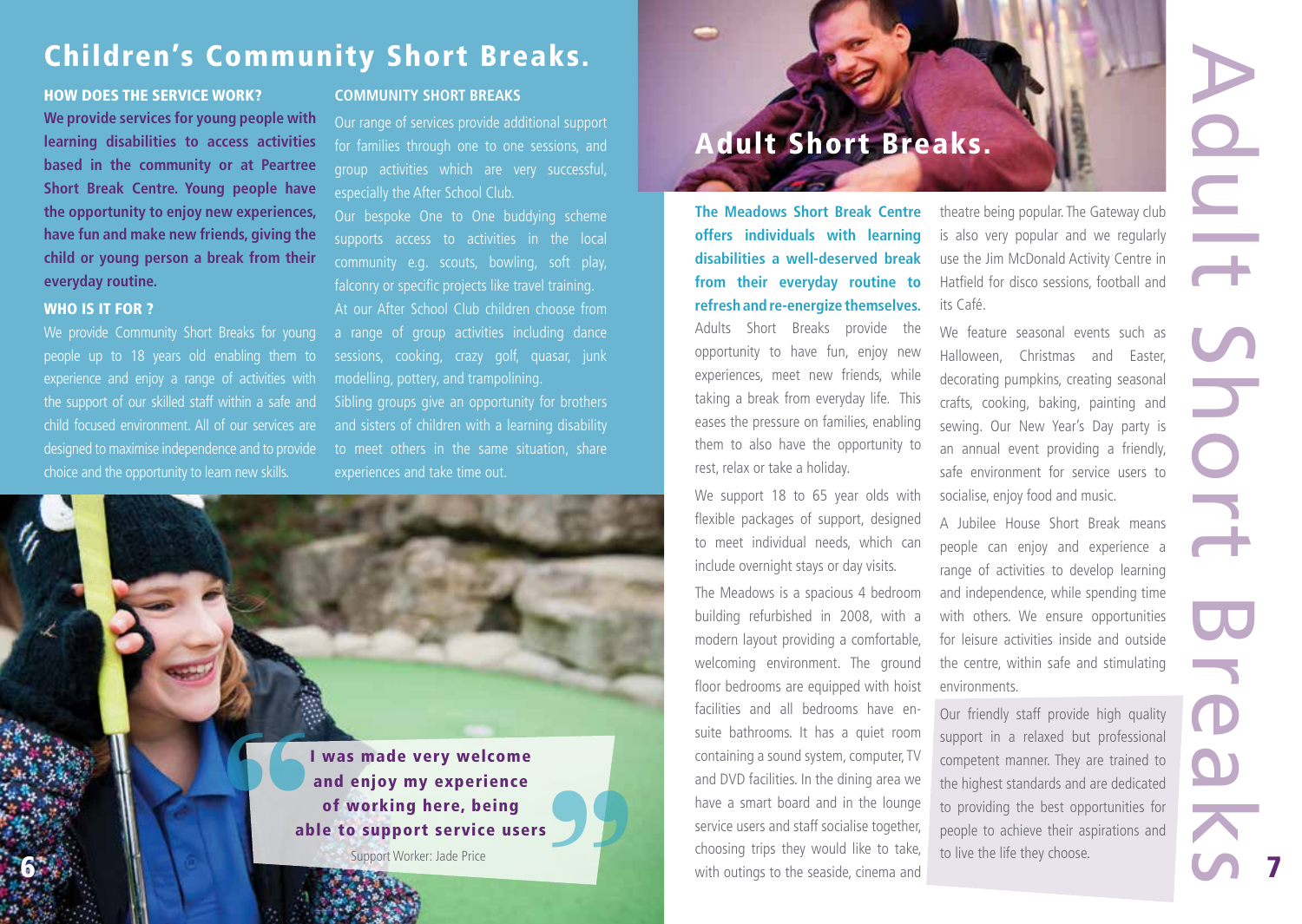### Work Experience and Volunteering.

**Our experienced team have created a learning programme within a busy, professional, business environment to provide support for people with a learning disability to gain valuable work experience to prepare them for paid employment or a volunteer role.** 

The Work Experience Programme was launched in 2013, recognising that office environment work experience opportunities for people with learning disabilities were scarce. During our 10 week course, we aim to develop an individual's confidence, enhance their social skills and provide a taster of what it is like to work within a real office on a daily basis. Students learn practical office based skills including; reception duties, photocopying, printing.

They also enhance and improve their Microsoft knowledge, competently replying to emails, writing letters and memo's. We partner with Hertfordshire Care Providers Association to enable our students to achieve a qualification during the 10 week programme. Qualifications gained so far have been Level 1 and 2 in Administration and Employability Skills Level 1.

Work experience

io<br>O

2

8

We work in partnership with local organisations to establish suitable volunteering placements for students so that they have the opportunity, where possible, to use their skills and proactively contribute to local business and their community. Rebecca, one of our previous students has been volunteering with Welwyn Hatfield Community

Housing Trust one morning a week for over a year now. Rebecca has told us ''she loves it''! Michelle Maher, House Manager, Care By Us quotes: ''The Stepping Stones programme has given Rebecca the opportunity to learn new skills and be an active part of the wider community.

Her confidence has grown and she is now an important member of the volunteering team at Welwyn Hatfield Community Housing Trust. We are very proud of her and are thankful to Jubilee House for giving Rebecca this opportunity.

**If you are interested in our Work Experience Programme and would like to find out more please contact our business office on 01707 390107.** 

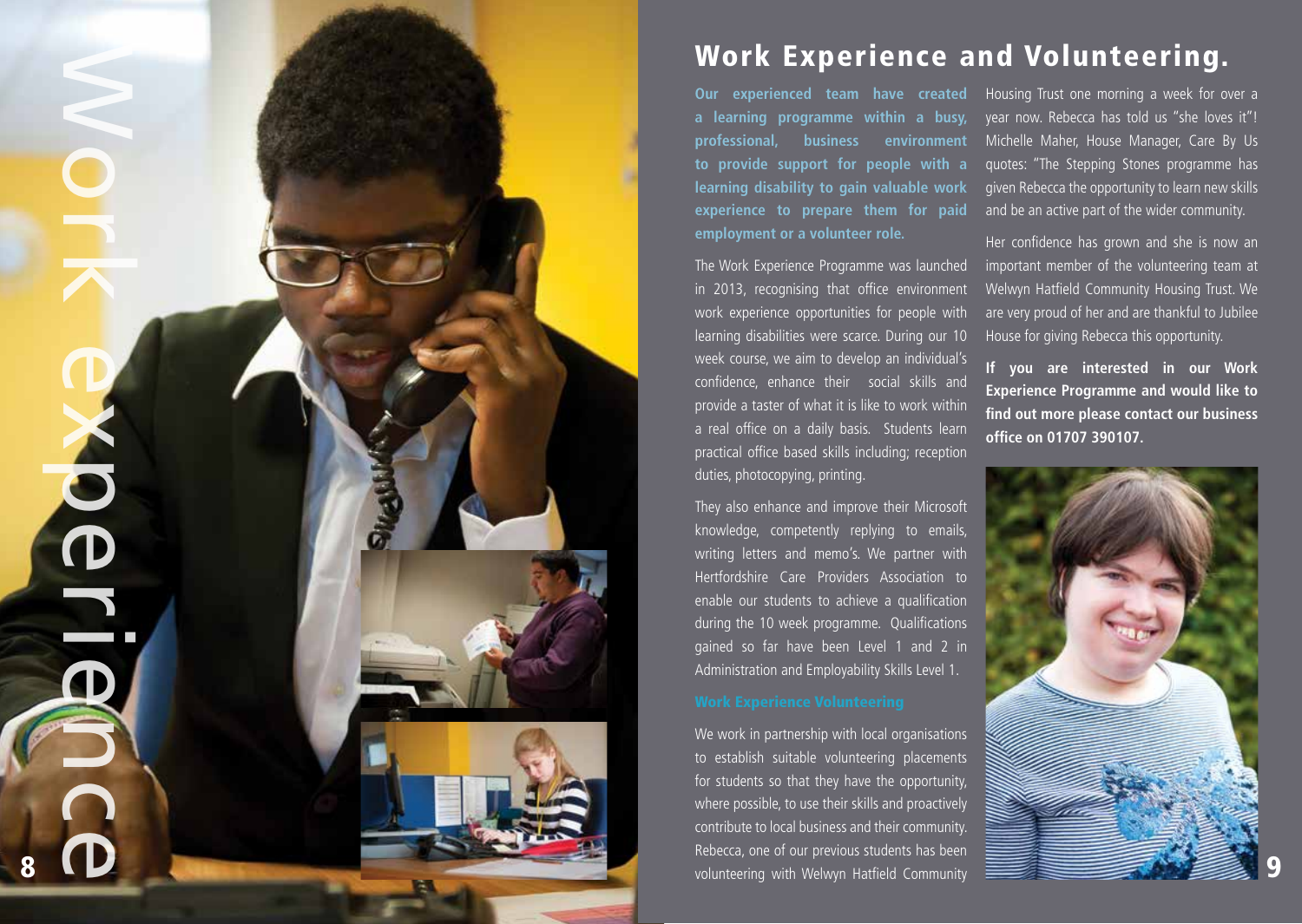### Supported Living Scheme.

**Our Supported Living scheme supports three adults who have mild to moderate learning disabilities, providing support from 1 hour a week to 24 hours a day. Service users share a four bedroomed house with communal living area, a kitchen, laundry room and two bathrooms as well as a back garden. We give people the choice to live independently in their own home by themselves or with others.** 

### **DAILY LIVING TASKS**

- Paying bills and managing money
- Managing medication
- Personal care
- Keeping safe in the community

### **SOCIAL AND LEISURE:**

- Going to social clubs, learning how to use buses and trains
- Meeting new people and making friends
- Going to hospital and doctor appointments
- Dealing with strangers

### **EDUCATION AND EMPLOYMENT:**

• Finding a college course or job that interests you

### **INDEPENDENT LIVING:**

- Choosing where you want to live and your tenancy agreement
- Cleaning your home and being a good neighbour
- Doing your shopping and cooking your own meals

Our aim is to empower our service users to lead the life they choose and enable them to make informed decisions.

**We want to ensure that everyone who lives in our supported living scheme feels safe, supported and relaxed in their home.**

Service users have their own tenancy agreement and we provide support for learning and social opportunities through an individualised support plan to enhance independence and decision making skills.

We help people to learn new skills and build on those they already have.

Supported living

Such as:

Registered Care

**At Jubilee House Care Trust we provide person centred support to empower individuals to live happy and fulfilled lives. Our staff are enthusiastic, highly trained and dedicated to providing the best opportunities for people with learning disabilities to live the life they choose and achieve their goals.**

Our modern well equipped buildings provide a stimulating, varied and comfortable living space with a relaxed atmosphere.

**JONQUIL** is a detached purpose built bungalow providing 24 hour residential care and support for 6 people with complex and profound learning disabilities. It is designed to meet the mobility needs of service users with full wheelchair access, specialist bathrooms, adapted kitchen facilities and a large garden.

The living environment is enhanced by a specially designed and fully equipped interactive sensory room which provides the opportunity for fun and relaxation. We support service users to choose



and enjoy a variety of experiences within their local community. These activities can range from visits to local pubs and cafes to day trips out to local zoos or evening visits to see music and shows depending on what the service users choose.



AT LINCOLN we provide accommodation and 24 hour support for 6 service users with moderate learning disabilities and mental health conditions. Each person has their own bedroom and each flat contains communal facilities to enable people to live as independently as possible. Our friendly, professional staff are available to assist with specific needs on a one to one basis.

Our services offer long-term residential support; however where possible we also support people to move on to independent living in their own homes. Jackie has lived at Jubilee House since 2005 and she has been supported to develop her skills to live independently as she would like to move out to her own home. She now enjoys travelling, cooking and shopping independently as well as administering her own medication. She is reaching her personal goals and the team is really proud of what she has achieved.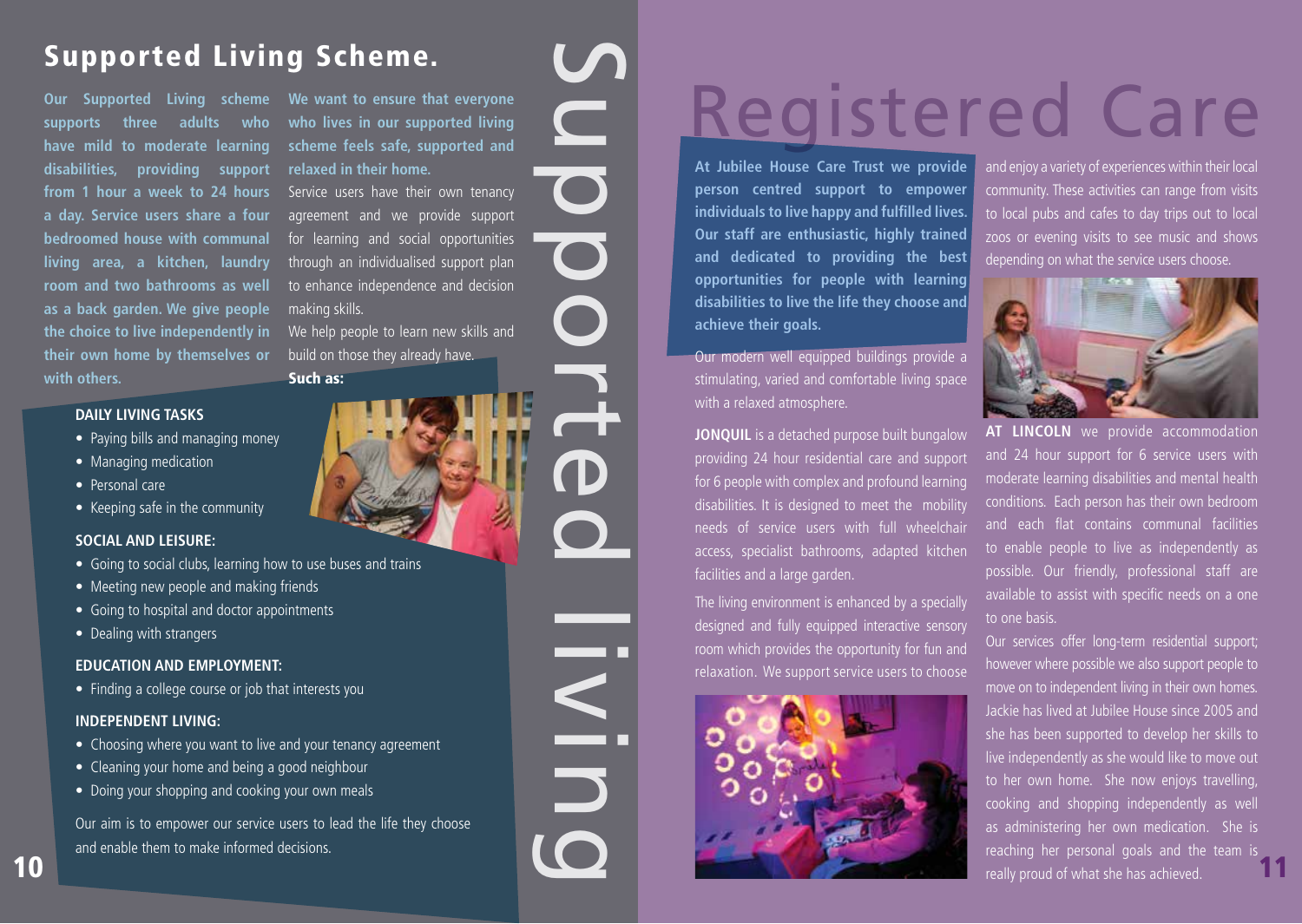## CommunitySome tense moments there and back.<br>
Some tense moments there and back.<br>
Of smiles at and memories of the<br>
I, a result beyond our expectations.<br>
Chris Hill, Tour de Lard II

**A mixture of fun and some tense moments there and back. We created a lot of smiles at and memories of the vehicles. Most of all, a result beyond our expectations. The good it can do, is our best reward.**

**CA**<br> **CA**<br> **CA**<br> **CA**<br> **CA**<br> **CA**<br> **CA**<br> **CA**<br> **CA**<br> **CA**<br> **CA**<br> **CA**<br> **CA**<br> **CA**<br> **CA**<br> **CA**<br> **CA**<br> **CA**<br> **CA**<br> **CA**<br> **CA**<br> **CA**<br> **CA**<br> **CA**<br> **CA**<br> **CA Jubilee House Care Trust enables people to be a part of community life, providing services that encourage their involvement, supporting them to be independent. This position was strengthened this year through our continued partnerships and attendance at many local events.**

**AWARDS** At the Hertfordshire Care Providers Association (HCPA) Awards our work experience student Tom won the Smile Learner Award, where we also celebrated having two finalists in the Peoples Development category.

In June we hosted 'The Rumble Awards' as part of a series of events organised by Pioneer Approaches in partnership with and fully funded by Hertfordshire County Council to celebrate our service users, recognising them for their own talents, personalities and characters.

12 award and Kathy won the 'Brave Heart' award. The main Rumble Award Ceremony took place in July which was a fantastic evening bringing each organisation involved together to celebrate the overall winners. One of our residential service users Tom won the overall Champion of Champions Ultimate Rumble Award for being a 'Ray of Sunshine' for his positive outlook and fabulous smile, Colin won the 'Makes Me Smile'

**FUNDRAISING** During 2014/15 we were delighted to be the chosen Charity of the Year for Welwyn Hatfield Community Housing Trust, which raised a very generous £2,800. We appreciate all their effort and continue to work with them through our Work Experience volunteer placement scheme.

The Ware Rotary Club raised £1,200 for us through their Christmas Collection and we took part in the Welwyn Hatfield Rotary Club sponsored walk in April raising £402.

In June the Tour de Lard II team took on the ambitious challenge to drive to the highest paved point in the French Alps in 3-wheeled vehicles to raise money for Jubilee House. They had a fantastic experience and raised an amazing £25,000.



### **AMBITION**

66<br>66<br> ed lives for earning<br>d their<br>Sandara Happy and fulfilled lives for children and adults with learning disabilities.

### **66**<br>" **STRATEGY**

By understanding the needs of individuals and their families,we provide quality support and care.

### **VALUES AND BEHAVIOURS**

- Open and honest
- Supportive and caring
- Continually improving

### **STRATEGIC AIMS**

Aim 1: Deliver the Highest Quality Support and Care Aim 2: People Management and Staff Development Aim 3: Maintain Financial Stability Aim 4: Improve Business Efficiency Aim 5: Deliver open, effective, accountable Governance AMBITION

13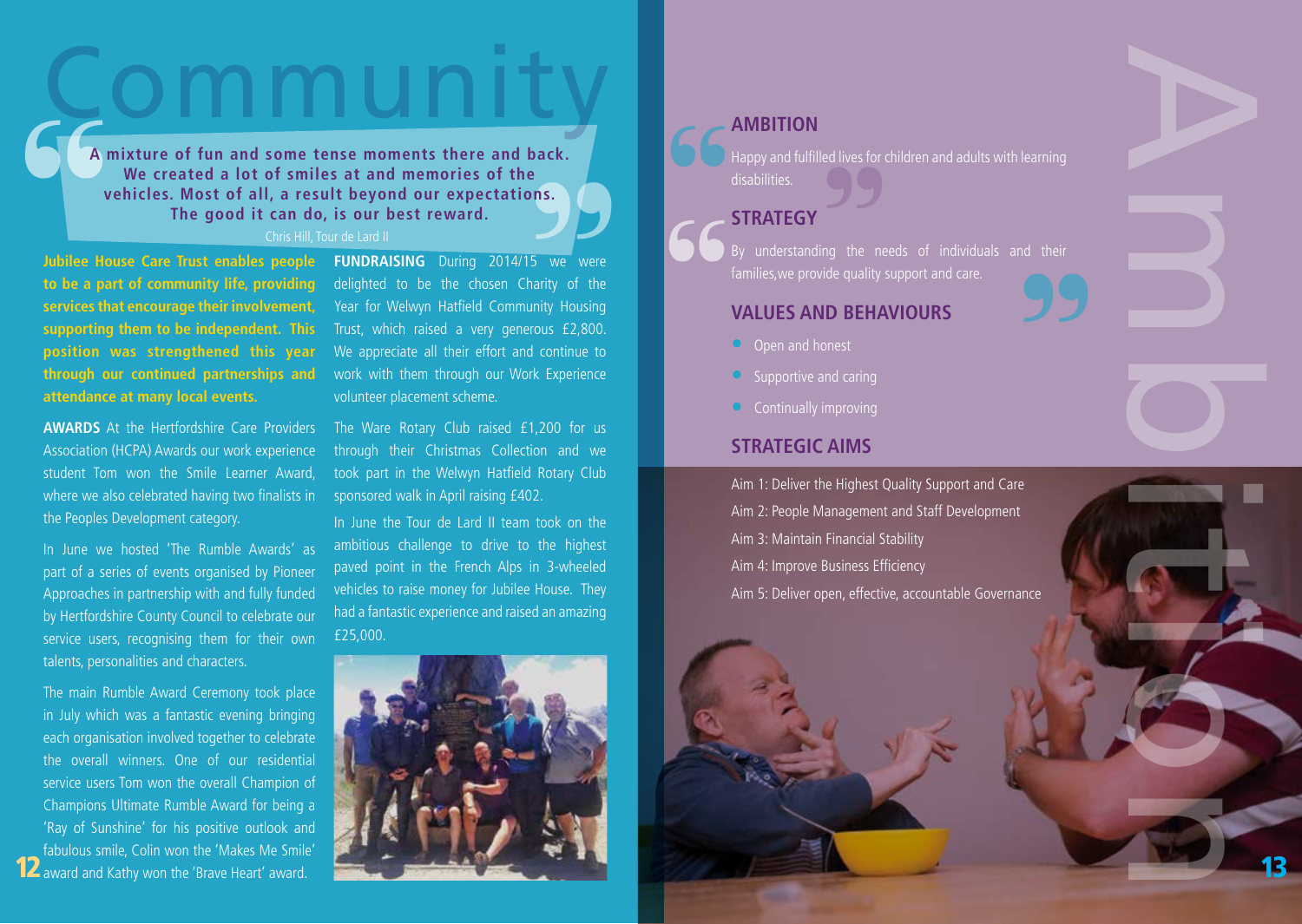# Finance **Statement of Financial Activities for the year ended 31 March 2015**



| Incoming resources                                     | f         | f         |
|--------------------------------------------------------|-----------|-----------|
| Incoming resources from generated funds                | 25,818    | 25,093    |
| Incoming resources from charitable activities          | 1,677,834 | 1,661,770 |
| Total incoming resources                               | 1,703,652 | 1,686,863 |
| Resources expended                                     |           |           |
| Costs of generated funds                               | 735       | 699       |
| Care costs                                             | 1,652,821 | 1,592,393 |
| Governance                                             | 14,697    | 12,540    |
| Total resources expended                               | 1,668,253 | 1,605,632 |
| Net income before other<br>recognised gains and losses | 35,399    | 81,231    |
| Other recognised gains and losses                      | 0         | 6,755     |
| Net movement in funds                                  | 35,399    | 87,986    |
| Funds at 31 March 2014                                 | 1,775,688 | 1,687,702 |
| Funds at 31 March 2015                                 | 1,811,087 | 1,775,688 |
|                                                        |           |           |

### Finance **Balance sheet at 31st March 2015**



2015 2015 2014 2014

### **At 31 March 2015**

|                                                         | <u>av r</u> | <b>AVID</b> | 201     | $-0 -$    |
|---------------------------------------------------------|-------------|-------------|---------|-----------|
| <b>Fixed Assets</b>                                     |             |             |         |           |
| Tangible fixed assets                                   |             | 1,543,148   |         | 1,528,027 |
| Investments                                             |             | 215,000     |         | 215,000   |
| <b>Current assets</b>                                   | 950,169     |             | 937,311 |           |
| <b>Creditors:</b> amounts falling due within one year   | 379,712     |             | 357,792 |           |
| <b>Net current assets</b>                               |             | 570,457     |         | 579,519   |
| <b>Total assets less current liabilities</b>            |             | 2,328,605   |         | 2,322,546 |
| Creditors: amounts falling due after more than one year |             | 517,518     |         | 546,858   |
|                                                         |             | 1,811,087   |         | 1,775,688 |
| <b>Funds</b>                                            |             |             |         |           |
| Unrestricted - general                                  |             | 1,592,841   |         | 1,523,243 |
| Unrestricted - designated - properties                  |             | 203,291     |         | 243,291   |
|                                                         |             | 1,796,132   |         | 1,766,534 |
| Restricted - specific donations                         |             | 14,955      |         | 9,154     |
|                                                         |             | 1,811,087   |         | 1,775,688 |